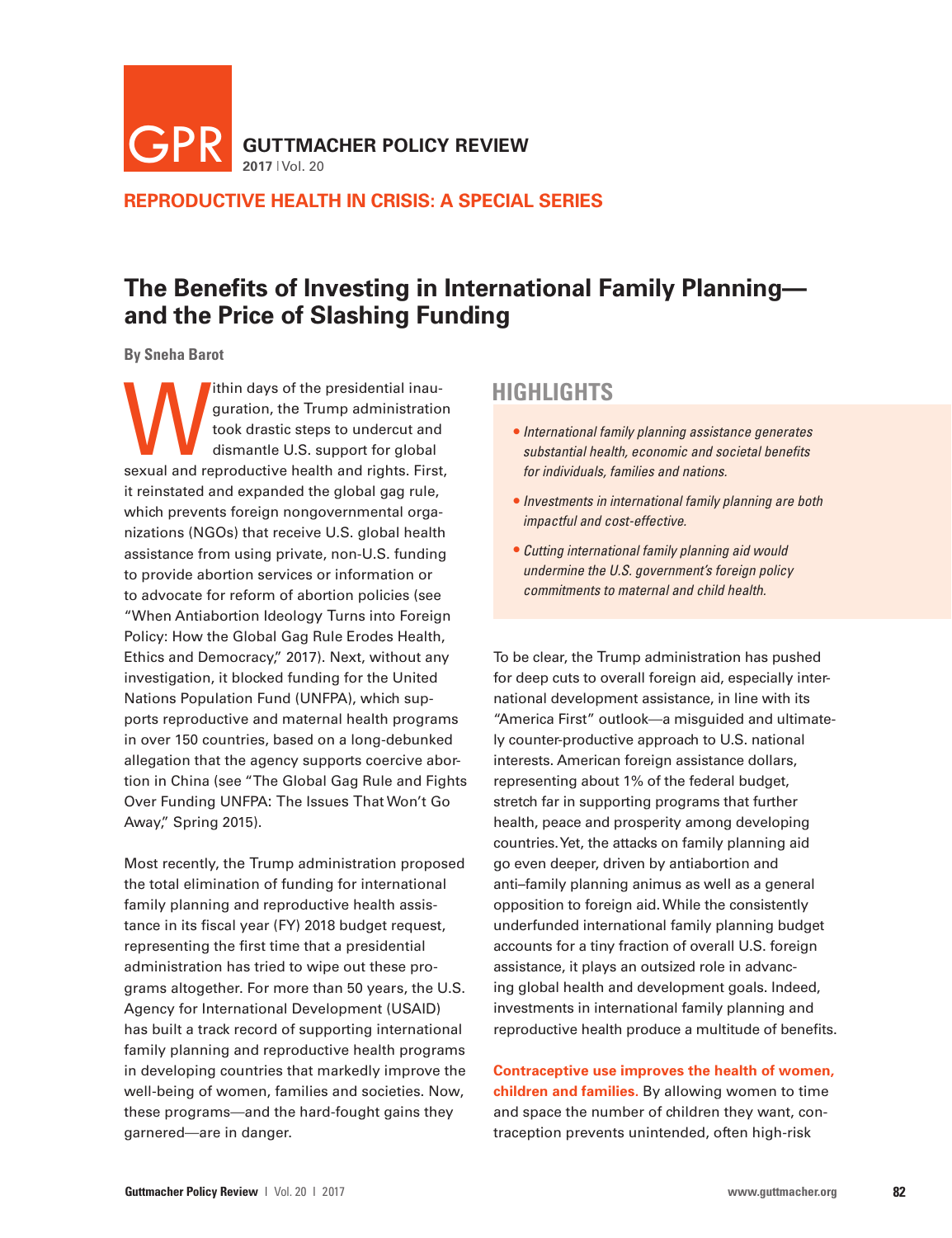### **1 Women with unmet need for modern contraceptives account for 84% of unintended pregnancies**

89 million unintended pregnancies in developing countries, 2017



*Source:* Guttmacher Institute.

pregnancies—too close together, too often, too early or too late in life—that can lead to maternal and child death and injury. New Guttmacher Institute research estimates that the number of women of reproductive age in developing regions worldwide who have an unmet need for contraception—that is, they want to avoid pregnancy but are not using a modern contraceptive method—has improved but remains high at 214 million women.1 These women account for 84% of all unintended pregnancies in developing regions (see chart 1).1 By satisfying this unmet need for modern contraception, the numbers of unintended pregnancies, unplanned births and abortions would drop by almost three-fourths.

Achieving this outcome is a vital goal, because the health benefits of helping women to prevent unintended pregnancies are substantial. An estimated 308,000 women in developing countries will die from pregnancy-related causes this year, and 2.7 million babies will die in the first month of life.<sup>1</sup> Fully meeting the unmet need for modern contraception would result in an estimated 76,000 fewer maternal deaths each year and 480,000 fewer newborn deaths. Being able to time and delay births is especially critical for adolescents younger than 18 who are at greater risk of pregnancy-related death and complications and whose children face higher risks as well.<sup>2</sup> For all women, spacing births three years apart lowers infant and child mortality rates.<sup>2</sup>

Additionally, longer birth intervals improve other child health and nutrition indicators, such as by increasing breastfeeding and reducing the incidence of stunting and underweight children.<sup>2</sup> Finally, use of barrier contraceptive methods such as male and female condoms plays an important role in preventing the transmission of STIs, including HIV/AIDS. And all methods are useful in preventing the vertical transmission of HIV/AIDS from mother to child among HIV-positive women who wish to avoid pregnancy.

**Family planning reaps economic, social and environmental benefits.** A woman's ability to control her fertility has wide-ranging repercussions for her capacity to make other choices, such as staying in school and pursuing higher education; finding work and increasing her earning potential; feeding, housing and educating her other children, especially girls; building her household savings; and participating in civic life. In turn, these broad benefits at the individual and family levels translate into stronger and more prosperous societies and nations. For these reasons, experts agree that family planning is a necessary strategy in the fight against poverty and helps countries develop socially and economically.<sup>2</sup>

Providing women with the tools they want to avoid unwanted pregnancies is also good for the environment. Satisfying women's desires for smaller family size would lower population growth. Along with growing urbanization and migration patterns, population growth is one factor contributing to environmental degradation throughout the world and straining many countries' natural resources. Notably, shrinking opportunities for individuals and communities to access natural, economic and social resources—such as water, food, land, education and jobs—may lead to greater societal instability.

**Sexual and reproductive health, including family planning, is critical to the fulfillment of human** 

**rights.** Most fundamentally, access to sexual and reproductive health services enables individuals and couples to plan their sexual and reproductive lives, forming an essential aspect of human dignity and freedom. As pronounced at landmark United Nations conferences on women, population and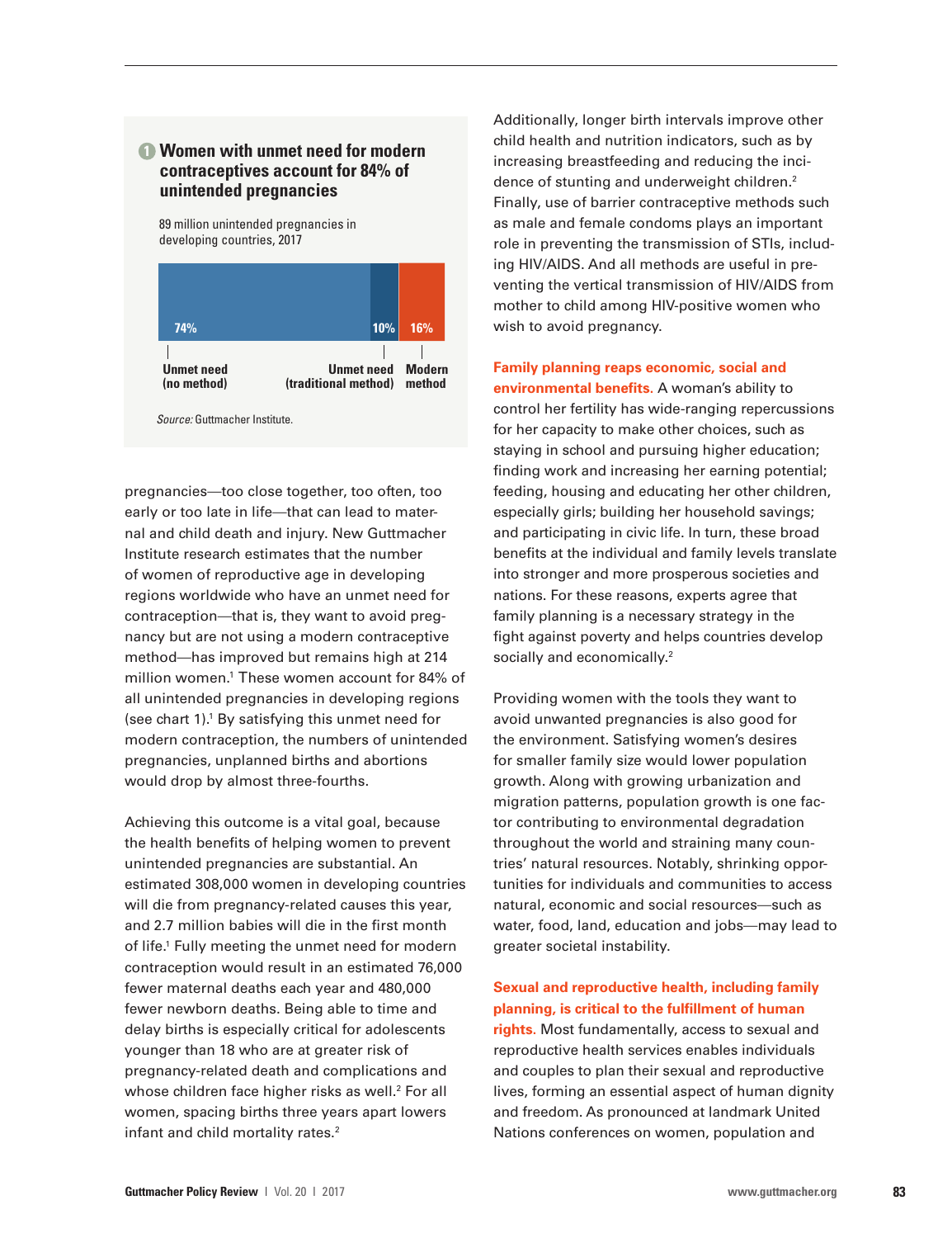

### **2 Investing in contraceptive and MNH care together prevents more maternal deaths and costs less than investing in MNH care alone**

*Notes:* Data are for developing countries. MNH=maternal and newborn health. *Source:* Guttmacher Institute.

development in Cairo in 1994 and Beijing in 1995, the right to control the number, spacing and timing of one's children is fundamental to exercising reproductive rights.<sup>3,4</sup> To do so means that individuals and couples must have the information and means to make informed decisions regarding their sexuality and reproduction. Moreover, the human right to family planning enables the exercise of other human rights, such as gender equality—for example, by allowing women to expand their life opportunities, increase their negotiating power and raise their socioeconomic status.

## **Cutting family planning aid undermines U.S. global development goals on maternal and child**

**health.** In the same budget in which it zeroed out international family planning assistance, the Trump administration specifically highlighted its commitment to maternal and child health: "The U.S. government continues to lead the global effort to prevent child and maternal deaths….The United States is working to significantly reduce child and maternal deaths…and decrease by 75 percent the number of women who die from complications during pregnancy on an annual basis."5

The evidence is undeniable, however, that investing in contraceptive services and maternal and newborn services together is both cheaper and saves more lives than investing in maternal and newborn care alone (see chart 2).<sup>1</sup> Fully investing in both sets of services would dramatically reduce maternal deaths by nearly three-fourths, from 308,000 to 84,000 per year, and newborn deaths from 2.7 million to 541,000 per year.<sup>1</sup> Importantly, investments in family planning not only improve the health and well-being of women and their families, but save money as well. For each additional dollar spent on contraceptive services above the current level, the cost of pregnancy-related care would be reduced by \$2.22. If the Trump administration is sincere about its commitment to ending preventable maternal and child deaths, then it cannot ignore the incontrovertible role that family planning plays in reaching its own stated goals.

#### **The United States should be increasing its investment in family planning, not cutting back.**

The current U.S. investment in international family planning and reproductive health programs has important benefits that would be erased if